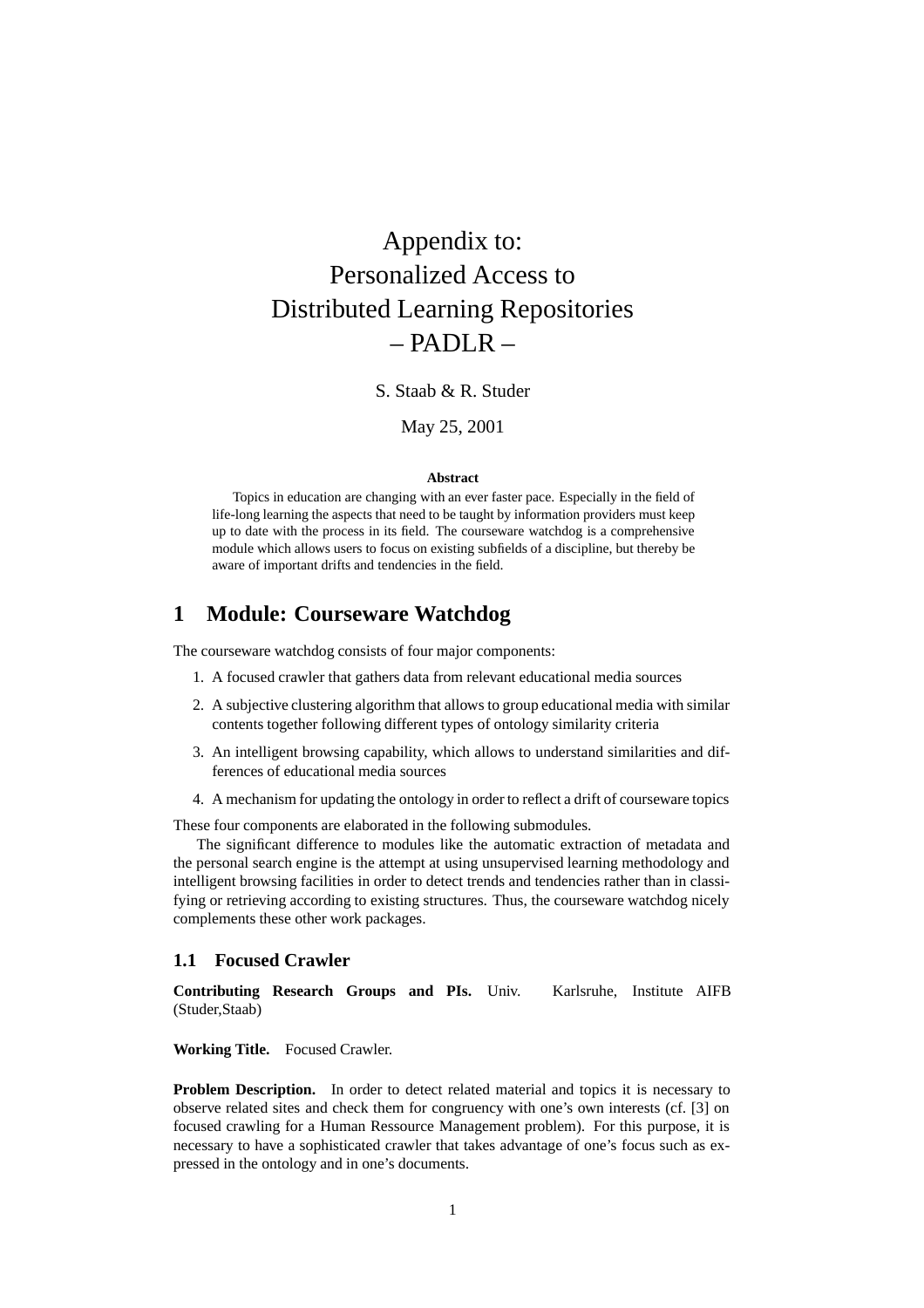**Research Plan and Deliverables.** To solve the described problems the following tasks have to be accomplished:

**Crawler:** Re-use existing crawlers to collect metadata and relevant documents from "seed" sites. Because existing crawlers typically "only" deal with gathering but rarely with selection of links according to content, the existing crawler has to be adapted in a twofold way. Adapt crawler to focus on ontology-congruent documents. Adapt crawler to focus on documents similar to the ones a user has given as preferable.

**Dissemination, Testbeds and Evaluation.** Dissemination of the achieved results will be accomplished by scientific publications in appropriate journals and by demonstrations at symposia. The prototype will be integrated with the Edutella infrasturcture at the end of the first year.

**Collaboration and Scholarly Exchange.** Interactions with other modules:

- 1. Edutella module (Exchange Facilities / Basic Infrastructure)
- 2. Automatic extraction of metadata and ontological information
- 3. Personal Search Engine

Use research visits (2 weeks up to 3 months) (Braunschweig, Hannover, Stanford, Stockholm, Uppsala) in order to integrate design and development with other modules. In particular, we expect fruitful interaction with the workpackage on metadata extraction, because based on additional metadata accuracy of crawling may be increased.

#### **Budget Overview (including overhead costs):**

**AIFB:** 70K first year. Budget will pay for one Ph.D. assistant, L3S infrastructure costs, travel and exchange.

## **1.2 Subjective Clustering**

**Contributing Research Groups and PIs.** Univ. Karlsruhe, Institute AIFB (Studer, Staab)

**Working Title.** Clustering with multiple, ontology-based views.

**Problem Description.** In order to detect trends and tendencies it is necessary to find outliers or groups of outliers. Because users typically do not want to exactly specify their complete profile and because users' profiles tend to change rather often (which is a major problem for recommender systems), we want to give the user views onto existing educational media. For this purpose, there have been developed clustering algorithms. Typically, however, clustering was used to give a single, "optimal" view on (learning) components. This is not suitable to account for the plurality of views that exist when looking at educational media. E.g. the same or similar slides on the internet might be used for introducing social effects of the internet or its technical foundations. We have recently developed preliminary clustering mechanisms that allow to provide *subjective views* onto documents [2], which are based on an underlying ontology. For instance, one view may concentrate on differences and similarities along the ontology parts that deal with social effects and another view may concentrate on ontology parts that focus on technology. The objective of this workpackage lies in the elaboration of these techniques and their realization within a framework that makes them applicable within Edutella.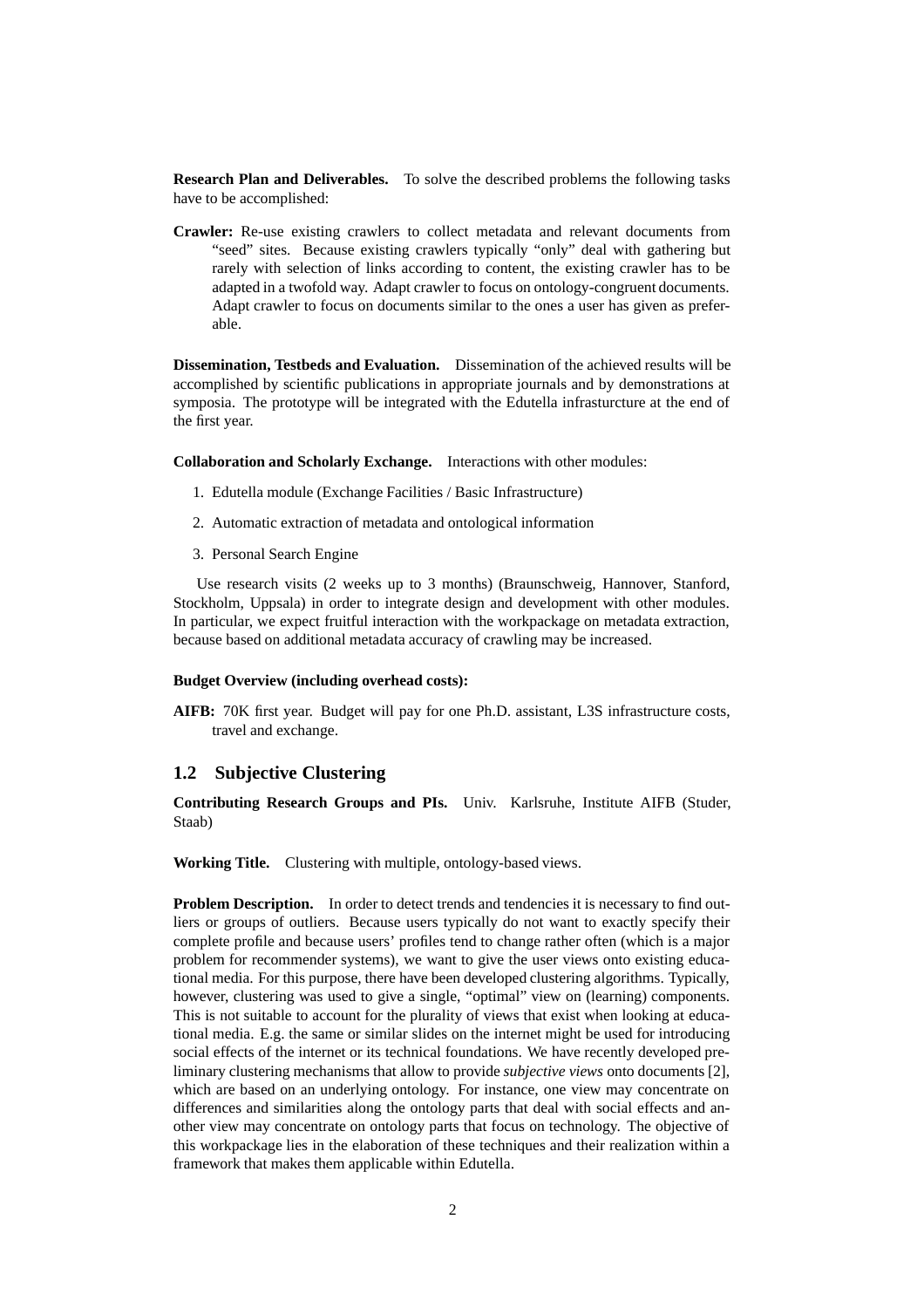**Research Plan and Deliverables.** To solve the described problems the following tasks have to be accomplished:

- **Adapt ontology for clustering:** The ontology determines the view onto the resources. If there are too few concepts and relations in the ontology there may be the necessity to remodel parts of the ontology or — preferably — to provide methods to derive a slightly changed ontology from the given one such that it is suitable for clustering.
- **Implement Clustering:** The clustering mechanism must be implemented and integrated in the overall framework. In particular, it must build on the crawled information and the users' own data.

**Dissemination, Testbeds and Evaluation** Dissemination of the achieved results will be accomplished by scientific publications in appropriate journals and by demonstrations at symposia.

**Collaboration and Scholarly Exchange** Interactions with other modules:

- 1. Edutella module (Exchange Facilities / Basic Infrastructure)
- 2. Focused Crawler

#### **Budget Overview (including overhead costs):**

**AIFB:** 35K first year, 35K second year. Budget will pay for one Ph.D. assistant, L3S infrastructure costs, travel and exchange.

## **1.3 Browsing of Watchdog Data.**

**Contributing Research Groups and PIs.** Univ. Karlsruhe, Institute AIFB (Studer, Staab)

**Working Title.** Browsing of Watchdog Data

**Problem Description.** Results from crawling and clustering need to be visualized. We plan to blend techniques from formal concept analysis and open conceptual hypermedia [1] in order to visualize the similarities and differences between documents and clustering results through lattices [6].

**Research Plan and Deliverables.** To solve the described problems the following tasks have to be accomplished:

- **Analysis of Underlying Data.** This is necessary in order to understand underlying properties of data and metadata, such as "which data lies on a scale", etc. This analysis serves as input to the FCA-based browsing.
- **FCA-based Browsing.** FCA-based browsing allows the user to explore similarities and differences between educational media.

**Dissemination, Testbeds and Evaluation** Dissemination of the achieved results will be accomplished by scientific publications in appropriate journals and by demonstrations at symposia. At the end of this workpackage it will be integrated into the overall environment.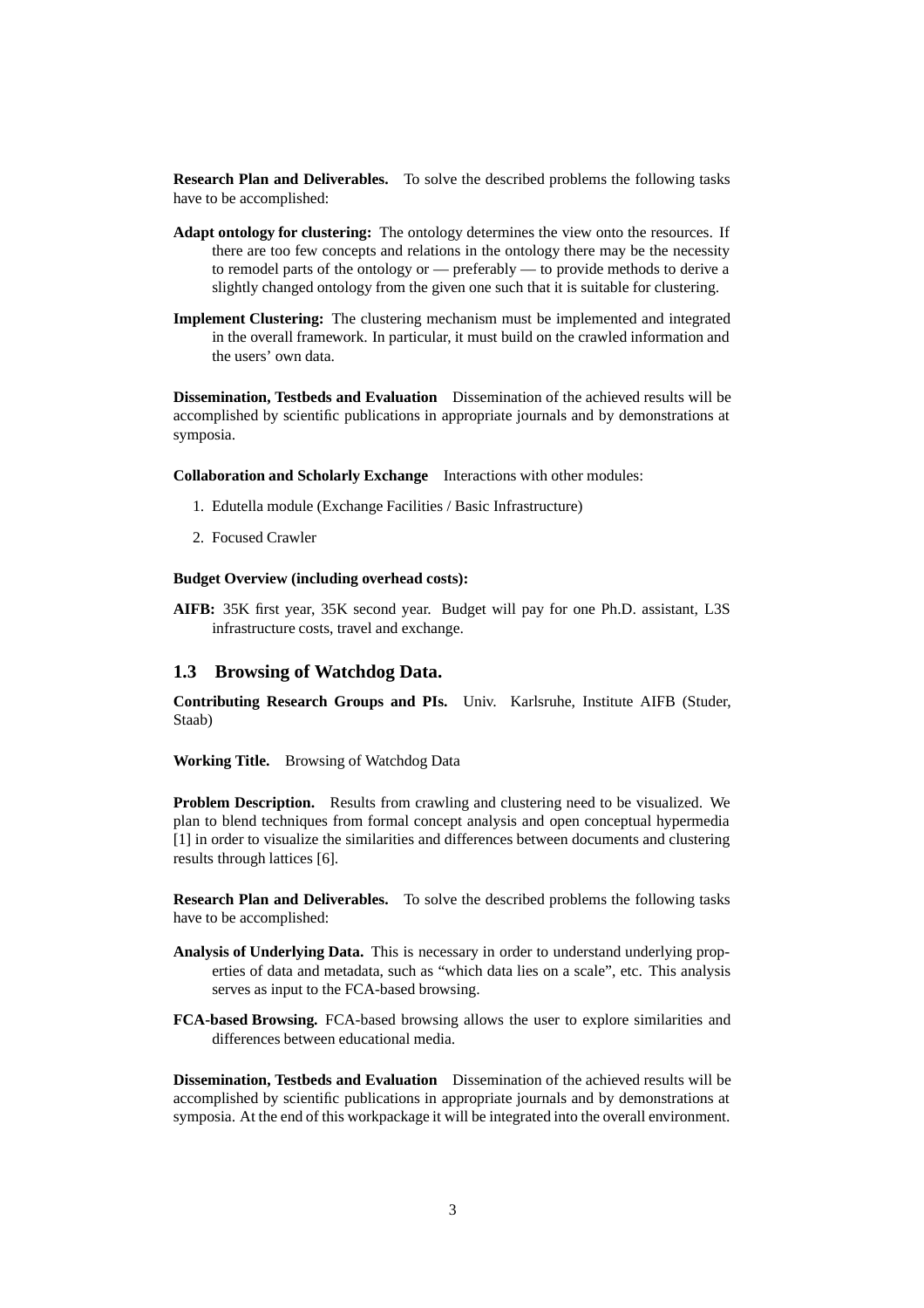**Collaboration and Scholarly Exchange** Interactions with other modules:

- 1. Edutella module (Exchange Facilities / Basic Infrastructure)
- 2. Clustering with multiple, ontology-based views

Use research visits (2 weeks up to 3 months) (Braunschweig, Hannover, Stanford, Stockholm, Uppsala) in order to integrate design and development within this module and with other modules. Workshops will be suitable to promote collaboration as well.

#### **Budget Overview (including overhead costs):**

**AIFB:** 35K second year, 35K third year. Budget will pay for one Ph.D. assistant, L3S infrastructure costs, travel and exchange.

### **1.4 Ontology Evolution**

**Contributing Research Groups and PIs.** Univ. Karlsruhe, Institute AIFB (Studer)

**Working Title.** Ontology evolution.

**Problem Description.** The watchdog depends on having a reasonable ontology of current topics in order to distinguish upcoming topics and in order to cluster and present educational material. AIFB will extend its experiences from ontology learning and detection of new conceptual relationships [5, 4] to ontology evolution. Of particular interest in the latter case, are the tendencies of drift in usage of terms, while "conventional" ontology learning rather considers text corpora to be static. Thus, we may extend the given ontology and adapt the overall results of the courseware watchdog.

**Research Plan and Deliverables.** To solve the described problems the following tasks have to be accomplished:

**Adapt existing learning environment:** AIFB already has a set of tools which may be used for this step. However, it is necessary to augment and adapt them in order to consider the different nature of ontology evolution (in constrast to ontology extraction), taking into account temporal and spatial heterogenety of educational media.

**Dissemination, Testbeds and Evaluation.** Dissemination of the achieved results will be accomplished by scientific publications in appropriate journals and by demonstrations at symposia.

**Collaboration and Scholarly Exchange** Interactions with other modules:

1. Automatic extraction of metadata and ontological information

Use research visits (2 weeks up to 3 months) (Stanford) in order to integrate design and development with other modules. AIFB has been organizing two workshops on ontology learning and is planning to continue this "tradition".

#### **Budget Overview (including overhead costs):**

**AIFB:** 70K second year, 35K third year. Budget will pay for one Ph.D. assistant, L3S infrastructure costs, travel and exchange.